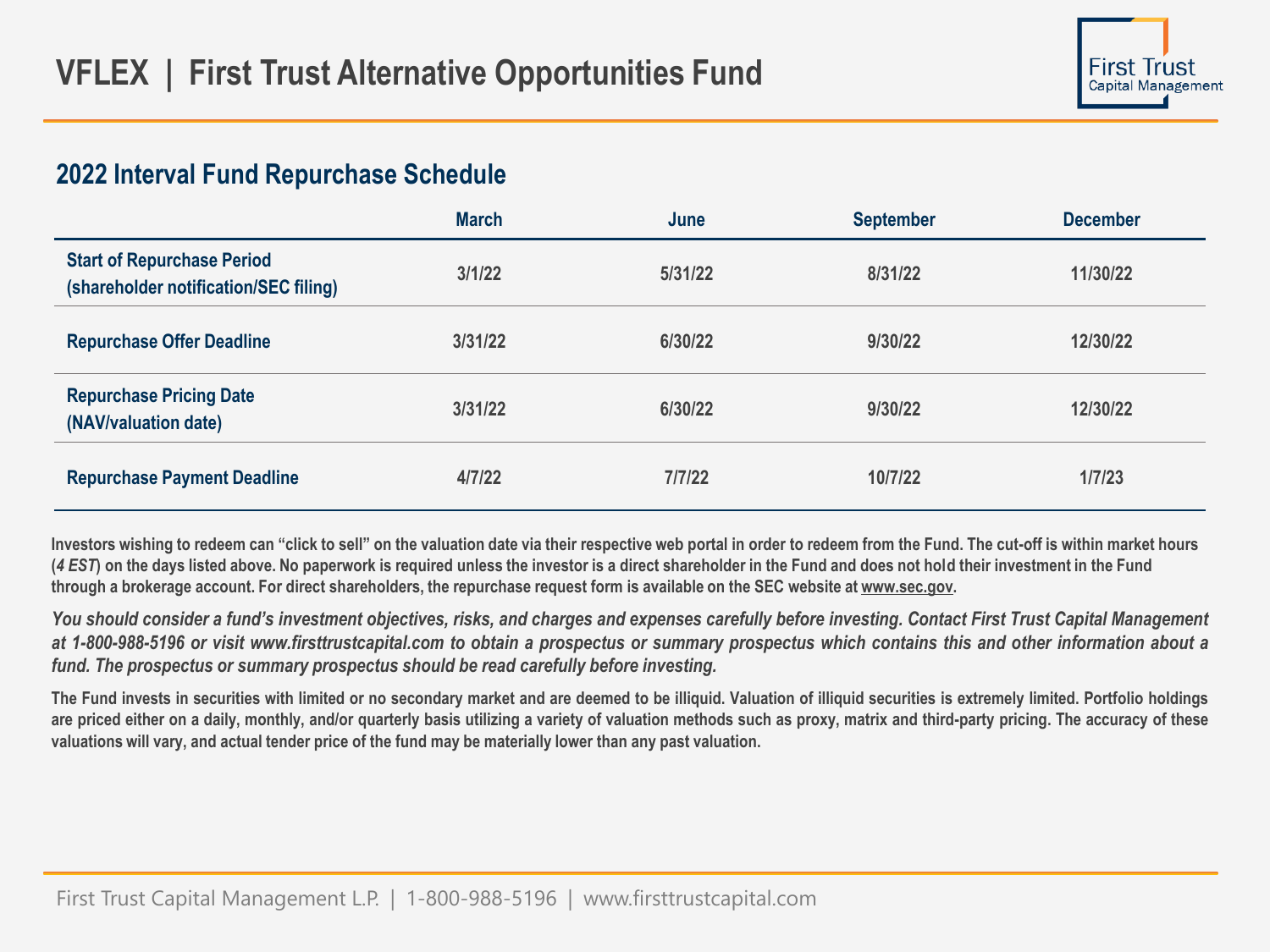

Alternative investments may employ complex strategies, have unique investment and risk characteristics and may not be appropriate for all investors.

The Fund's shares will change in value and you could lose money by investing in the Fund. There can be no assurance that the Fund's investment objective will be achieved. In managing the Fund's investment portfolio, the portfolio managers will apply investment techniques and risk analyses that may not have the desired result.

The investment manager and sub-advisors of a multi-managed fund make investment recommendations independently and they may not complement each other. This may result in an increase in the Fund's portfolio turnover rate and higher transaction costs and risks.

One of the principal risks of investing in a fund is market risk. Market risk is the risk that a particular stock owned by a fund, fund shares or stocks in general may fall in value. The outbreak of the respiratory disease designated as COVID-19 in December 2019 has caused significant volatility and declines in global financial markets, which have caused losses for investors. While the development of vaccines has slowed the spread of the virus and allowed for the resumption of "reasonably" normal business activity in the United States, many countries continue to impose lockdown measures to slow the spread. Additionally, there is no guarantee that vaccines will be effective against emerging variants of the disease.

The Fund is structured as an interval fund and has adopted a policy to make quarterly repurchase offers, at per-class NAV, of not less than 5% of the Fund's outstanding shares on the repurchase request deadline. There is no guarantee that shareholders will be able to sell all the shares that they want to sell in any repurchase offer. If a repurchase offer is oversubscribed, the Fund may repurchase only a pro rata portion of the shares tendered by each shareholder. The repurchase policy will decrease the size of the Fund over time and may force the Fund to sell assets. It may also reduce the

investment opportunities available to it and cause its expense ratio to increase. In addition, the Fund may need to liquidate holdings earlier than desired, potentially resulting in losses and increasing portfolio turnover.

The Fund is subject to limited liquidity since shareholders will not be able to redeem shares daily or on demand. Shares are not transferable, and liquidity is only provided through repurchase offers made quarterly by the Fund. Fund holdings may be or may become illiquid.

A fund classified as "non-diversified" may invest a relatively high percentage of its assets in a limited number of issuers. As a result, a fund may be more susceptible to a single adverse economic or regulatory occurrence affecting one or more of these issuers, experience increased volatility and be highly concentrated in certain issuers.

Certain underlying funds are not registered under the securities laws and their portfolio holdings may not be disclosed. Unregistered funds may have less investor protection and transparency than registered funds.

Because the shares of CEFs cannot be redeemed upon demand, shares of many CEFs will trade on exchanges at market prices rather than net asset value, which may cause the shares to trade at a price greater than NAV (premium) or less than NAV (discount).

The Fund may invest in the shares of other investment funds which involves additional expenses that would not be present in a direct investment in the underlying funds. In addition, the Fund's investment performance and risks may be related to the investment performance and risks of the underlying funds.

Collateralized loan obligations ("CLOs") carry additional risks, including, the possibility that distributions from collateral securities will not be adequate to make interest or other payments, the quality of the collateral may decline in value or default, the possibility that the investments in CLOs are subordinate to other classes or tranches, and the complex structure of the security may not be fully understood at the time of investment and may produce disputes with the issuer or unexpected investment results.

Certain fund holdings may be thinly traded or have a limited trading market and as a result may be characterized by the Fund as illiquid securities.

Mortgage-related securities are more susceptible to adverse economic, political or regulatory events that affect the value of real estate. They are also subject to the risk that the rate of mortgage prepayments decreases, which extends the average life of a security and increases the interest rate exposure.

Investments in companies that are the subject of a publicly announced transaction carry the risk the transaction is renegotiated, takes longer to complete than originally planned and that the transaction is never completed. Any such event could cause the Fund to incur a loss. The risk/reward payout of merger arbitrage strategies typically is asymmetric, with the losses in failed transactions often far exceeding the gains in successful transactions.

The stocks of companies that have recently conducted an initial public offering are often subject to price volatility and speculative trading. These stocks may have exhibited above average price appreciation in connection with the initial public offering prior to inclusion in the Fund. The price of stocks included in the Fund may not continue to appreciate and their performance may not replicate the performance exhibited in the past.

The use of derivatives, including futures, options, swap agreements, and forward contracts, can lead to losses because of adverse movements in the price or value of the underlying asset, index or rate, which may be magnified by certain features of the derivatives.

Short selling creates special risks which could result in increased gains or losses and volatility of returns. Because losses on short sales arise from increases in the value of the security sold short, such losses are theoretically unlimited.

The Fund's use of leverage may result in losses that exceed the amount originally invested and may accelerate the rates of losses.